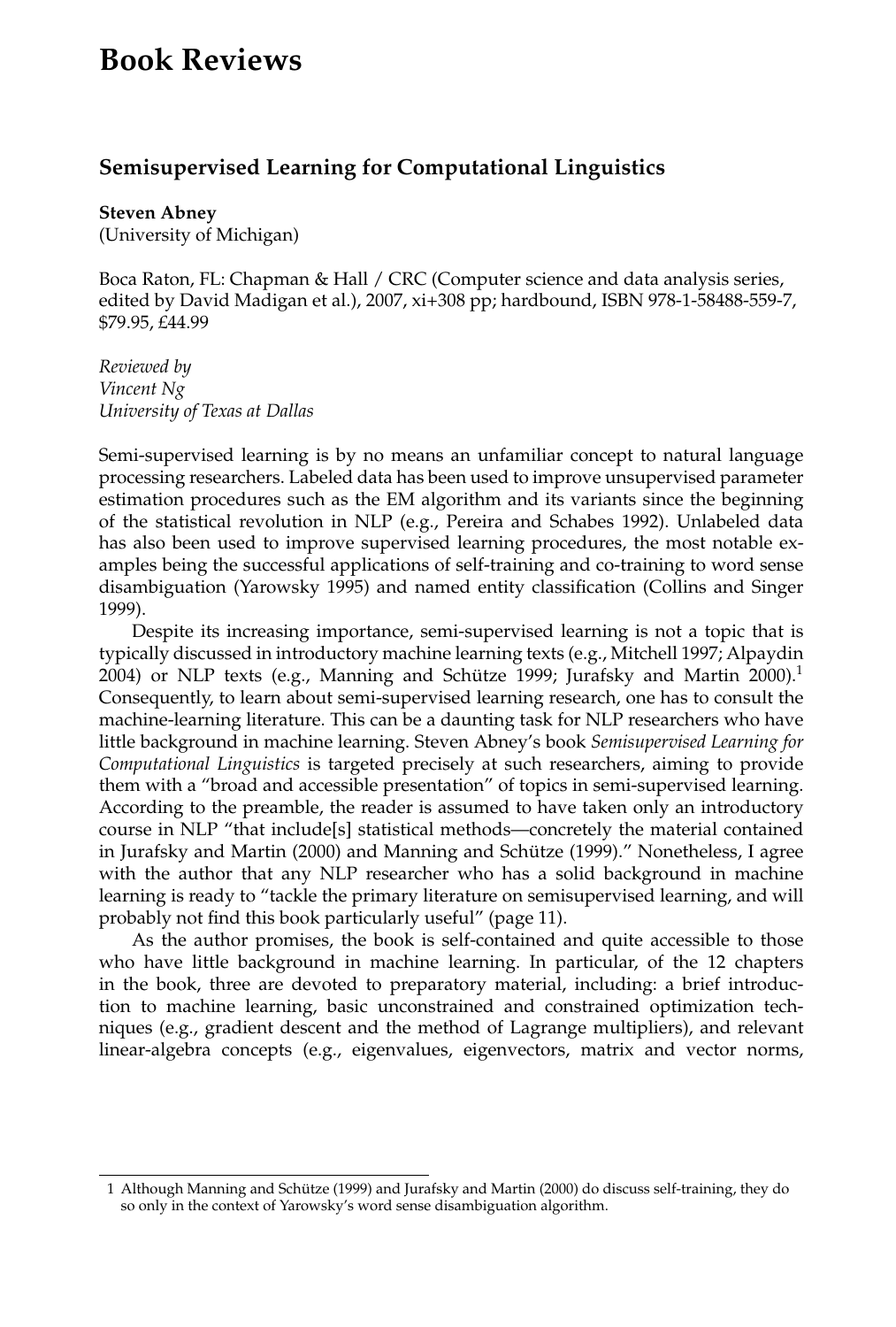diagonalization). The remaining chapters focus roughly on six types of semi-supervised learning methods:<sup>2</sup>

- *Self-training.* After introducing the self-training algorithm and its variants, the author discusses its applications in NLP and its relationship to other semi-supervised learning algorithms.
- *Agreement-based methods.* The co-training algorithm, along with a theoretical analysis of its conditional independence assumption and its applications in NLP, are presented. Additionally, a random field, which penalizes disagreement among neighboring nodes, is introduced as an alternative way of enforcing agreement.
- *Clustering algorithms.* Basic hard clustering algorithms (e.g., *k*-means, graph mincuts, hierarchical clustering), EM (as a soft clustering algorithm), and their role in semi-supervised learning are discussed.
- *Boundary-oriented methods.* Two discriminative learning algorithms, boosting and support vector machines, are introduced as a means to facilitate the discussion of their semi-supervised counterparts: co-boosting and transductive SVMs.
- *Label propagation in graphs.* In graph-based approaches to semi-supervised learning, the labels of the labeled nodes are propagated to the unlabeled nodes, with the goal of maximizing the agreement of the labels of proximate nodes. The author shows that this goal is equivalent to finding a *harmonic function* given the labeled nodes, and presents several algorithms, including the method of relaxation, for computing this function.
- *Spectral methods.* Spectral methods for semi-supervised learning can be viewed as interpolation across a partially labeled graph as described previously using a "standing wave." The author explains the connection between such a wave and the spectrum of a matrix, and establishes the relationship of spectral clustering algorithms to other semi-supervised learners, including graph mincuts, random walks, and label propagation.

The book is rich in theory and algorithms, and although it is targeted at those who lack relevant mathematical background, each theory and algorithm is presented in a rigorous manner.

Another nice feature of the book is that it reveals the connection among seemingly disparate ideas. As mentioned earlier, it shows that many semi-supervised learners can in fact be viewed as self-training; also, the description of the connection between spectral clustering and other semi-supervised learners is insightful.

In addition, I like the organization of the book. One reason is the presentation of co-training: Although the algorithm is presented in Chapter 2, its theoretical underpinnings are not described until Chapter 9. This enables the reader to see its applications in NLP (in Chapter 3) before going through the mathematics, which could be important for researchers who are linguistically but not mathematically oriented. Another reason

<sup>2</sup> The presentation of the methods here does not reflect the order in which they are introduced in the book; rather, it is motivated by the book's Section 1.3, which gives an overview of the "leading ideas" of the book.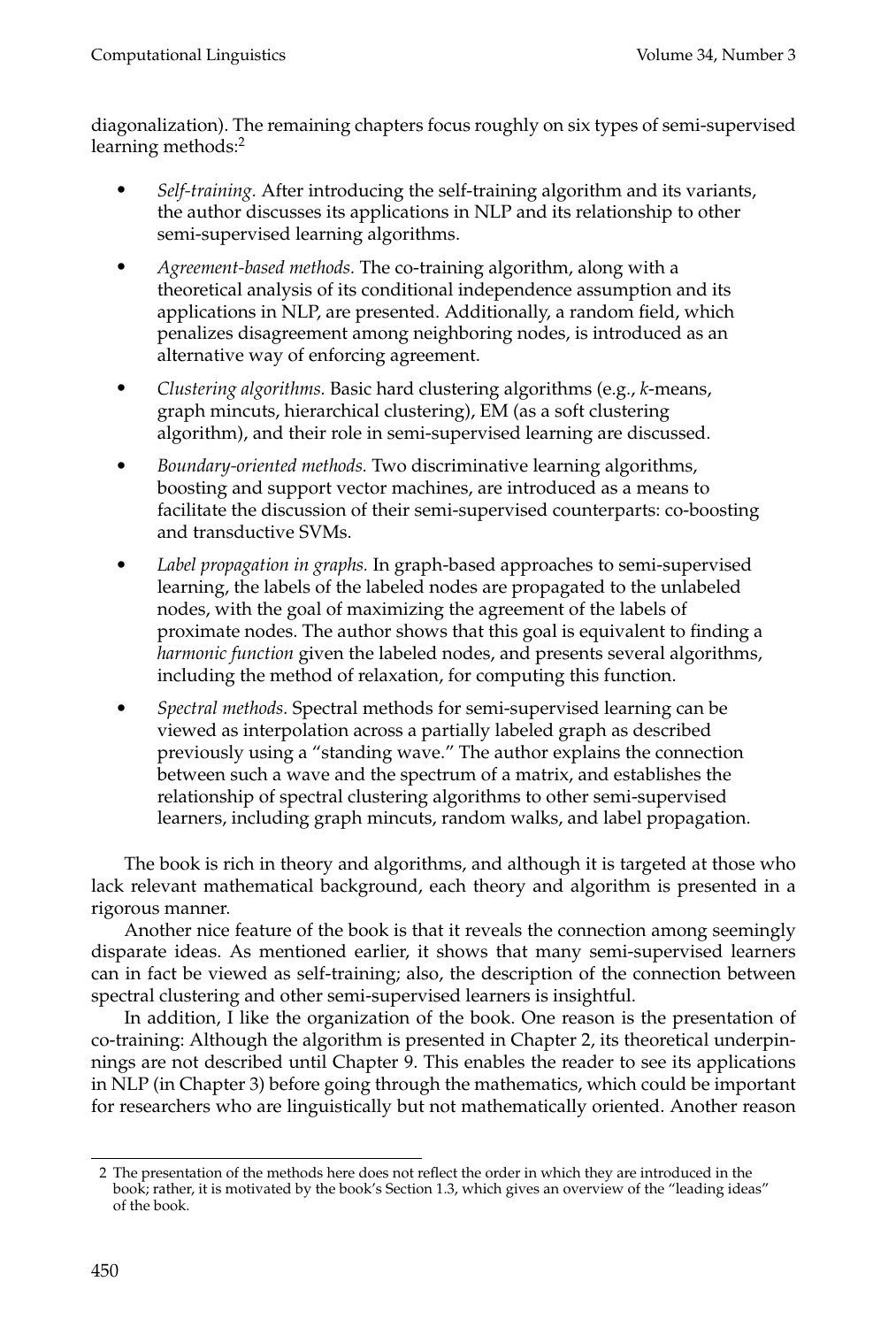is that the preparatory material is presented on a need-to-know basis. This allows the discussion of algorithmic ideas as soon as the reader grasps the relevant fundamentals. For instance, function optimization and basic linear algebra concepts are presented in separate chapters, with the latter being deferred to Chapter 11, right before the discussion of spectral clustering in Chapter 12.

Whereas the discussion of self-training and co-training is complemented by their application to NLP problems, the same is not true for the remaining semi-supervised learners described in the book. The reader is often left to imagine the potential NLP applications of these learners, and as a consequence is unable to gain an understanding of the state of the art of semi-supervised learning for NLP. In fact, given its scarcity of NLP applications, the book perhaps does not merit its current title. It does have a rich bibliography on semi-supervised learning for NLP, but most of the references are not cited in the text.

The book also lacks a discussion of the practical issues in applying the semisupervised learners. For instance, the author does not mention that in practice it is not easy to choose *k* in *k*-means clustering, merely describing *k* as a parameter of the clustering algorithm. As another example, when introducing the EM algorithm, the author applies it to a generative model that can be expressed in exponential form, without acknowledging that one of the most difficult issues surrounding the application of EM concerns the design of the right generative model given the data. The lack of NLP applications in the book has unfortunately enabled the author to sidestep these practical issues. On a related note, one can hardly find any discussions of the strengths and weaknesses of the semi-supervised learners in the book. This could leave the reader without the ability to choose the best learner for a given NLP problem, and is probably another undesirable consequence of the book's reluctance to discuss NLP applications.

The author's decision to focus exclusively on semi-supervised *classification* problems effectively limits the scope of the book. One consequence of this decision is that the reader may not be able to apply the EM algorithm to train a hidden Markov model for solving *sequence-learning* problems as basic as part-of-speech tagging upon completion of this book. Given the recent surge of interest in structure prediction in the NLP community, and the fact that co-training and semi-supervised EM have been applied to structure-prediction problems such as statistical parsing and part-of-speech tagging, the book's sole focus on classification problem is perhaps one of its weaknesses.

There are a few occasions on which the reader might not get a complete picture of the capability of an algorithm. For instance, the reader might think that spectral methods can be applied only to binary classification tasks, owing to the book's exclusive focus on such tasks in its discussion of spectral clustering. Similarly for the treatment of support vector machines: The reader may get the impression that SVMs cannot be used to learn non-linear functions, as the discussion of kernels is deliberately omitted due to their irrelevance to transductive learning. Although it is important to keep the presentation focused, I believe that the author could easily have removed potential confusions by explicitly stating the full capability of an algorithm and referring the reader to the relevant papers for details.

Given the rapid growth of semi-supervised learning research in the past decade, there is currently a need for a broad and accessible reference to this area of research. Abney's book serves this purpose in spite of the aforementioned weaknesses, and I believe that it is a useful starting point for any non–machine-learning experts who intend to apply semi-supervised learning techniques to their research. As someone who has some prior knowledge of semi-supervised learning, I still find this book insightful: It reveals deep connections among apparently disparate ideas. If I were to teach a course